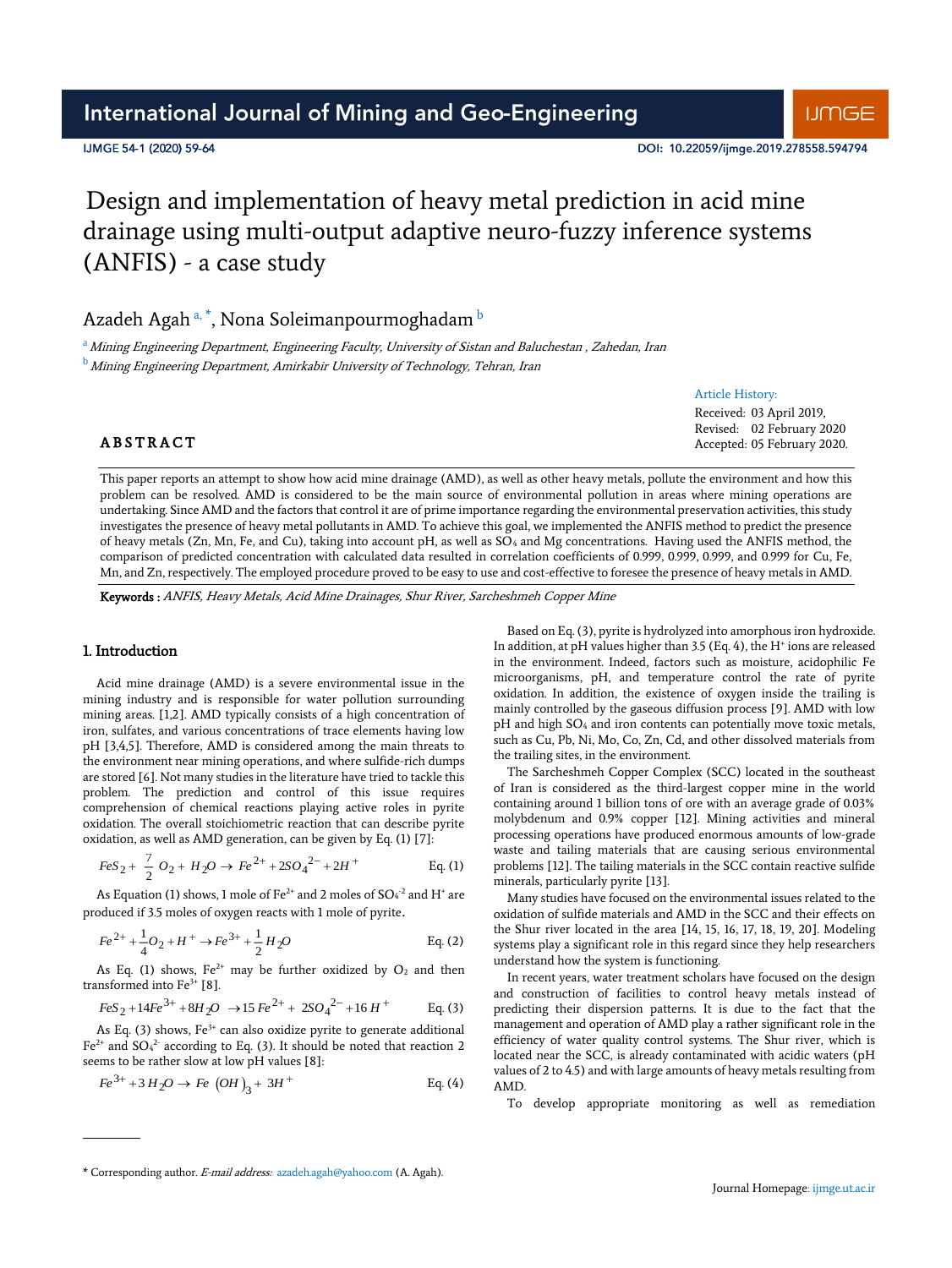

procedures, the prediction of heavy metals content in water using fast and cost-effective methods, such as the Adaptive neuro-fuzzy inference system (ANFIS), is of high importance. Artificial neural networks (ANNs) are among the prevalent techniques gaining attention in different areas of engineering in recent years. Neural networks are considered robust in environmental studies since they incorporate a non-linear model-free estimator. Several such studies have been conducted reporting successful implementation of these techniques to forecast the presence of heavy metals in water systems. For instance, the general regression neural network (GRNN) has been implemented to predict the presence of Rare Earth Elements (REEs) in neutral alkaline mine drainage samples obtained from the Razi coal mine (RCM) in the northeast of Iran [21].

In another similar study, ANN was implemented to predict the presence of oxidation for pyrite in a coal washing refuse pile [22]. Other researchers have implemented Applied Artificial Neural Networks (AANN) to predict the presence of heavy metals in AMD from the Shur river near the SCC [19]. Another group of researchers predicted the presence of toxic metals using Artificial Intelligence Techniques (AIT) [23]. Two researchers applied Modular Neural Networks (MNN) and estimated the distribution of nitrate in surface waters using on-surface nitrogen recharge and loading data [24]. Two Japanese researchers implemented neural networks to determine principal metal contents in the Hokuroku district located in northern Japan [25]. They also implemented the same procedure to evaluate the content of impurities in a limestone mine, namely,  $SiO<sub>2</sub>$ ,  $Fe<sub>2</sub>O<sub>3</sub>$ , MnO, and P<sub>2</sub>O<sub>5</sub>.

The performance of neural networks has also been compared through geostatistical approaches to estimate bauxite and gold grades. Two research studies estimated the presence of heavy metals in soil samples derived from reflectance spectroscopy by implementing a backpropagation network coupled with the multiple linear regression method [26]. In addition to these techniques, fuzzy logic has been increasingly implemented in the mining industry. For instance, [27] investigated the application of fuzzy logic to predict the rate of roof fall in coal mines. Another group of researchers implemented support vector machines to assess heavy metal pollution in the Shur river near the SCC [14]. Some others used fuzzy logic to estimate rock fragmentation coming from blasting in the Gol Gohar mine in Iran.

This study, therefore, was devoted to the combination of fuzzy logic (FL) and Artificial Neural Networks (ANNs) to produce a powerful tool to estimate the presence of heavy metals. Combining ANN with ANFIS, some researchers used these two to predict the existence of pyrite oxidation in a pile located in a coal washing site [29]. Two researchers implemented an adaptive neuro-fuzzy inference system to estimate the grade of waste materials in the SCC [30]. Moreover, in recent decades, several studies have been conducted in environmental engineering using ANFIS [13, 17, 31, 32, 33, 34, 35, 36, 37, 38, 39, and 40].

Having reviewed the literature in the field, we came to the conclusion that although ANFIS has been implemented in the mining industry and its related environmental problems, no applications have been reported for predicting the presence of heavy metals in AMD [41]. In this study, we focused on heavy metal prediction in the Shur river originating from AMD. The obtained results from ANFIS estimations were compared with actual samples derived from the river. The authors hoped this would encourage the implication of this fast and cost-effective method to predict the presence of heavy metals. The data used in this study are taken from Aryafar et al. (2012).

#### 2. Case study

The Sarcheshmeh Copper Complex (SCC) is located in the Kerman province in central Iran [7]. The complex is situated at an average elevation of 1,600 m and an average annual precipitation value of 300 to 550 mm [14]. The temperature in the area fluctuates between +35C in summer and -20C in winter. Fig. 1 depicts the geographical location of the mine. The mineral processing activities in the mine has resulted in the creation of more than 24 Mt of tailings measuring approximately 13 meters in height and covering an area of about 2 to 4 squared kilometers.

The catchment area occupied by the Shur river is around 220 km<sup>2</sup> and the discharge rate is measured to be  $0.52 \text{ m}^3\text{/s}$  [29].



Fig. 1. Geographical location of the complex and the study area [42].

#### 3. Materials and Methods

#### 3.1. Neuro-fuzzy system

A neural-fuzzy model is considered to be an efficient method to model linear systems. It has been derived from artificial intelligence techniques combining the merits of ANN with FIS [43]. The basic idea behind this combination is to develop an architecture implementing fuzzy logic to display knowledge in an interpretable way and to provide a platform for optimizing various parameters involving in the process. The resulting combination constitutes an interpretable model that can learn from the data and implement prior knowledge [41].

An adaptive network is considered to be a network consisting of nodes as well as directional links connected to an ANFIS, which was proposed for the first time by Jang [44]. In addition, nodes are adaptive, meaning each output from such nodes depends on the parameters related to the relevant nodes, and the learning rules decide how and when these parameters should be changed to reduce a prescribed error measure [45, 46]. Since ANFIS can be easily adapted and implemented for a given input/output task, it can be an attractive choice to be implemented successfully for various applications. On the other hand, ANFIS combines ANN and FIS into a *compound*, meaning there are no boundaries differentiating the respective features of both ANN and FIS [47, 48].

Neuro-fuzzy is considered to be a common framework to solve complicated problems [49]. If information is expressed in terms of linguistic rules, one can easily build a fuzzy system generating inferences. If it is given the data or can be trained from a simulation, artificial neural networks can be implemented. In order to build a FIS, the fuzzy sets, fuzzy operators, and the databases have to be denoted; similarly, in order to create an ANN, the architecture, as well as the algorithm, have to be specified. Therefore, as far as FIS is concerned, the learning ability can be considered an advantage, and as far as ANN is concerned, the formulation of a linguistic rule base will be considered as the merit [50]. Fig. 2 depicts a six-layer architecture proposed for multiple output ANFIS, the functionality of which is given below:

The form of the two-rule Sugeno ANFIS:  
\nIf x is 
$$
A_1
$$
 and y is  $B_1$  THEN  $f_1 = p_1 x + q_1 y + r_1$  Eq. (5)

If x is 
$$
A_2
$$
 and y is  $B_2$  THEN  $f_2 = p_2 x + q_2 y + r_2$  Eq. (6)

In order to achieve network training, there exist two passes, namely, forward and backward. Each layer within the forward pass will be taken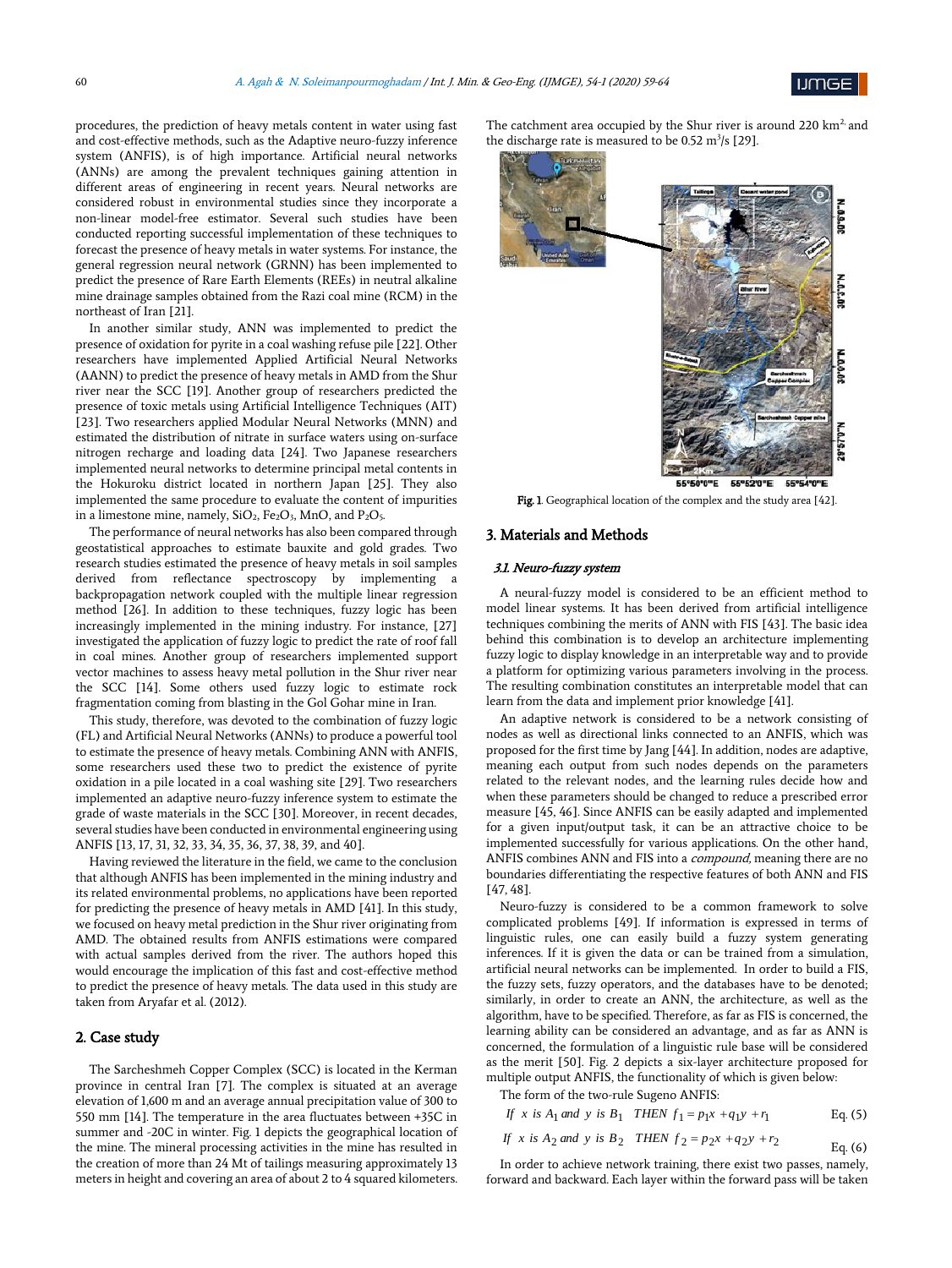

into consideration. Layer by layer, this forward pass broadcasts the input vector via the network. The error in the backward pass is returned back via the network in a manner compatible with backpropagation.

Layer 1: The output for each node is:

 $O_{1,i} = \mu_{B_{i-2}}(y)$  for  $i = 3, 4$ 

$$
O_{1,i} = \mu_{A_i}(x) \qquad \text{for } i = 1, 2 \tag{7}
$$

So, the  $O_{1,i}(x)$  is the membership grade for  $x$  and  $y$ .

The membership functions are given only for illustrative purposes; therefore, we will implement the function which seems to be bellshaped by:

$$
\mu_{A}(x) = \frac{1}{1 + \left|\frac{x - c_{i}}{a_{i}}\right|^{2b_{i}}}
$$
 Eq. (8)

where  $a_i$ ,  $b_i$ ,  $c_i$  are parameters that have to be learned. These can be considered as the premise parameters.

Layer 2: Every node in the layer is permanent. This is where the tnorm is implemented to 'AND' the membership grades - for instance, the product:

$$
O_{2,i} = w_i = \mu_{A_i}(x)\mu_{B_i}(y), \quad i = 1, 2
$$
 Eq. (9)

Layer 3: This layer containing fixed nodes, calculates the ratio for the firing strengths for the rules:

$$
O_{3,i} = \overline{w}_{i} = \frac{w_{i}}{w_{1} + w_{2}}
$$
 Eq. (10)

Layer 4: The nodes in this layer are presumed to be adaptive and accomplish the consequent of the rules:

$$
O_{4,i} = w_i f_i = w_i (p_i x + q_i y + r_i)
$$
 Eq. (11)

The parameters in this layer ( $p_i$ , $q_i$ , $r_i$ ) have to be specified and are therefore named as the consequent parameters.

Layer 5: In here, we only have a single node computing the overall output:

$$
O_{5,i} = \sum_{i} w_{i} f_{i} = \frac{\sum_{i} w_{i} f_{i}}{\sum_{i} w_{i}}
$$
 Eq. (12)

This is how the input vector is passed via the network in a layer-wise fashion. It is now time to consider how ANFIS learns the consequent and premise parameters for the rules and membership functions. There exist a number of various approaches; however, we only discuss the hybrid-learning algorithm proposed by Jang, implementing a combination of Least Square Estimation (LSE) and Steepest Descent (SD).



Fig. 2. The architecture of ANFIS with multiple outputs (two input and output).

## 4. Results and Discussion

In this study, we reported the building of an efficient ANFIS to predicate the concentration of heavy metals. In our study, ANFIS was applied for four outputs to model the predicted values using the MATLAB program. Based on the given matrix given in Table 1, pH, SO4, and Mg, which are mostly affected by heavy metals (Zn, Mn, Fe, and Cu), were given as input parameters to ANFIS models, and Cu, Fe, Mn, and Zn were selected as the output, respectively. The generated models were trained with 48 datasets. Table 1 displays the correlation matrix among heavy metal concentrations, and the variables were considered independent.

Table 1. Correlation matrix between independent variables and the concentration of heavy metals.

| EC      |                                                                                 |  |  |                      | TDS Zn Mn Fe Cu Mg <sup>2+</sup> Ca <sup>2+</sup> HCO <sub>3</sub> <sup>-</sup> Cl <sup>-</sup> SO <sub>4</sub> <sup>-</sup> pH |              |  |
|---------|---------------------------------------------------------------------------------|--|--|----------------------|---------------------------------------------------------------------------------------------------------------------------------|--------------|--|
| (1S/cm) |                                                                                 |  |  |                      |                                                                                                                                 |              |  |
| 870     |                                                                                 |  |  | 446 0 0.04 0 0 13 92 | $\mathbf{0}$                                                                                                                    | 0 27 3.3 Min |  |
|         | 2260 2080.68 31.48 52 23 158 123 460 628 230 1526 7.20 Max                      |  |  |                      |                                                                                                                                 |              |  |
|         | 1306.52 1009.90 6.33 16.05 4.60 20.29 56.70 182.78 34.01 23.56 778.45 5.27 Mean |  |  |                      |                                                                                                                                 |              |  |

Based on the requirements of neuro-fuzzy, the data for both input and output variables had to be normalized to an interval by a transformation process. We had 58 datasets available, and the concentration of most of the chemical parameters in running waters was below the standard levels. Data normalization was implemented among the range of [-1, 1] using Eq. (12) and the number of test (13) and train data (48) were randomly appointed:

$$
p_n = 2 \frac{p - p_{\min}}{p_{\max} - p_{\min}} - 1
$$
 Eq. (13)

Where,  $P_n$  is the normalized parameter, p indicates the actual parameter,  $p_{min}$  denotes a minimum of the actual parameters, and  $p_{max}$ refers to a maximum of the actual parameters. The characterizations of the MANFIS models are given in Table 2.

|  | <b>Table 2</b> . The characterizations of the MANFIS models. |  |  |  |
|--|--------------------------------------------------------------|--|--|--|
|--|--------------------------------------------------------------|--|--|--|

| Zn      | Mn      | Fe      | Cп      | <b>ANFIS</b> parameter         |
|---------|---------|---------|---------|--------------------------------|
| Ghellmf | Ghellmf | Ghellmf | Gbellmf | Type of membership function    |
| Linear  | Linear  | Linear  | Linear  | Output membership function     |
| 286     | 286     | 286     | 286     | Number of nodes                |
| 500     | 500     | 500     | 500     | Number of linear parameters    |
| 45      | 45      | 45      | 45      | Number of nonlinear parameters |
| 545     | 545     | 545     | 545     | Total number of Parameters 63  |
|         |         |         |         | 70 Data pairs                  |
| 40      | 40      | 40      | 40      | Number of training data        |
| 18      | 18      | 18      | 18      | Number of checking data pairs  |
| 125     | 125     | 125     | 125     | Number of fuzzy rules          |

In order to investigate the efficiency of the ANFIS models, the variance account for (VAF) (Eq. (14)) mean square error (MSE) ( Eq. (17)), the root mean square error (RMSE) (Eq. (16)) with 12 datasets were used and R2 Eq. (17).

$$
VAF = \left(1 - \frac{\text{var}(y - y')}{\text{var}(y)}\right) \qquad \qquad \text{Eq. (14)}
$$

$$
MSE = \frac{1}{n} \sum_{i=1}^{n} (y - y')^{2}
$$
 Eq. (15)

$$
RMSE = \sqrt{\frac{1}{N} \sum_{i=1}^{n} (y_i - y')^2}
$$
 Eq. (16)

$$
R^{2} = 1 - \frac{\sum_{i=1}^{n} (y_{i} - y')^{2}}{\sum_{i=1}^{n} y_{i}^{2} - \frac{\sum_{i=1}^{n} y_{i}'^{2}}{N}}
$$
 Eq. (17)

Where, y and  $y'$  are the predicted and measured values, and N refers to the number of samples.

An MSE of zero means that the estimator has predicted the values of the parameter with perfect accuracy, and therefore it is ideal, but never practically possible. The more the VAF, the better the model performance. For example, a VAF of 100% denotes that the measured output has been predicted perfectly (exact model). If VAF is equal to zero, it means that the model performs very poorly and cannot be used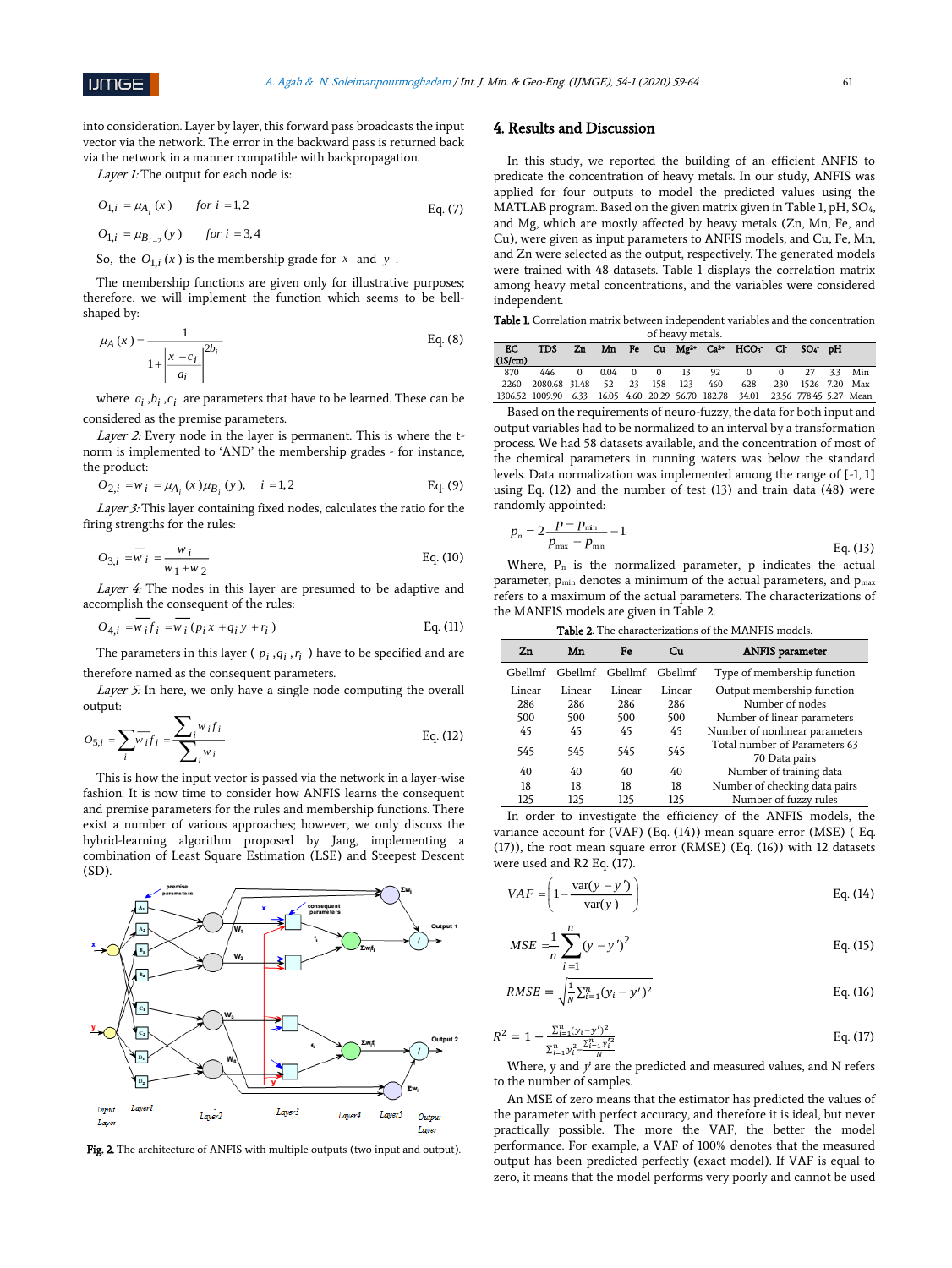

as a predictor employing simply the mean value generated by the data. In addition, a lower RMSE shows that the model enjoys a better performance. The determination coefficient  $(R2)$  was calculated, as well. Fig. 3 depicts the correlation between the predicted and measured values of the deformation modulus for ANFIS models.



Fig. 3. Correlation between predicted values and measured ones related to the deformation modulus ANFIS.

Fig. 3 depicts the resulting work of ANFIS in the test dataset. As Fig. 3 indicates, there is a reasonable agreement between the measured and predicted values. A comparison between the results of ANFIS models is shown in Table 3.

Table 3. Comparison between the results of the models.

| <b>rable 3.</b> Comparison between the results of the models. |         |             |             |  |  |  |
|---------------------------------------------------------------|---------|-------------|-------------|--|--|--|
| <b>MSE</b>                                                    | VAF     | <b>RMSE</b> | ANFIS model |  |  |  |
| 0.3079                                                        | 99.9983 | 0.0055      | ANFIS(CU)   |  |  |  |
| 0.1020                                                        | 99.9999 | 0.0010      | ANFIS(Fe)   |  |  |  |
| 0.4031                                                        | 99.9975 | 0.0063      | ANFIS(Mn)   |  |  |  |
| 0.1639                                                        | 99.9990 | 0.0040      | ANFIS(Zn)   |  |  |  |

As it can be deduced from Table 3, the ANFIS model with VAF=99.9983, MSE = 0.3079 and RMSE= 0.0055 for Cu and VAF=99.9999, MSE = 0.1020 and RMSE =0.0010 for Fe and VAF=99.9975, MSE = 0.4031 and RMSE = 0.0063 for Mn and VAF=99.9990, MSE = 0.1639 and RMSE = 0.0040 for Cu outperforms other models for modeling the concentration of heavy metals.

#### 5. Conclusion

In order to predict the presence of heavy metals in the Shur river originating from acid mine drainage (AMD), a new ANFIS method was proposed in this study. ANFIS is believed to be a valuable tool for predicting the presence of heavy metals. In addition, when the relation function is unknown or complicated, this model proves to be a powerful tool to connect input variables to output ones to produce random values for each variable. In this study, we investigated the presence of polluting heavy metals in the waste dumps of the Sarcheshmeh Copper Complex (SCC). The SCC is characterized with high Mg and sulfate concentrations as well as a neutral pH concentration. We implemented the ANFIS method to predict the Cu, Zn, Fe, and Mn concentrations from the SCC resulting from AMD using four outputs. The pH, Mg, and

 $SO<sub>4</sub><sup>2</sup>$  concentrations were considered as the input layer. The obtained results indicated that because of the high ability of ANFIS, it was implemented as a useful method against expensive and time-consuming laboratory-based methods. It could quickly and efficiently forecast Cu, Zn, Fe, and Mn concentrations by testing for pH, Mg, and  $SO_4^2$  in the mine drainages, where the concentration of metals (Cu, Zn, Fe, and Mn) was low. The results of the current study provide important implications for environmental scientists since it can help deal with the existence of pollutant heavy metals in the environment, particularly running waters.

#### Acknowledgment

We would like to thank Dr. Hadi Fattahi for his valuable comments on this research.

## **REFERENCES**

- [1] Moncur, M. C., Ptacek, C. J., Blowes, D. W., & Jambor, J. L. (2005). Release, transport and attenuation of metals from an old tailings impoundment. Applied Geochemistry. 20,639-59 doi: http://dx.doi.org/10.1016/j.apgeochem.2004.09.019.
- [2] Neculita, C. M., G. J. Zagury, & Bussière, B. (2007). Passive Treatment of Acid Mine Drainage in Bioreactors using Sulfate-Reducing Bacteria. Environmental Quality. 36, 1-16 doi: http://dx.doi.org/10.2134/jeq2006.0066.
- [3] Doulati Ardejani, f. (2003). Hydrogeological investigation of backfilled surface coal mine sites. PhD Dissertation, University of Wolongong. Chapter 2. pp 39–67.
- [4] Davoody, M., Zahedi, G., Biglari, M., Meireles, M. A. A., & Bahadori, A. (2012). Expert and gray box modeling of high pressure liquid carbon dioxide extraction of Pimpinella anisum L. seed. The Journal of Supercritical Fluids. 72, 213-22. doi: http://dx.doi.org/10.1016/j.supflu.2012.09.002.
- [5] Yıldırım, G., & Özger, M. (2009). Neuro-fuzzy approach in estimating Hazen–Williams friction coefficient for smalldiameter polyethylene pipes. Advances in Engineering Software .40, 593-99. doi: http://dx.doi.org/10.1016/j.advengsoft.2008.11.001.
- [6] Sheoran, A.S, & Sheoran, V. (2006). Heavy metal removal mechanism of acid mine drainage in wetlands: a critical review. Minerals Engineering. 19, 105–16. doi: https://doi.org/10.1016/j.mineng.2005.08.006.
- [7] Doulati Ardejani, F., & Naseh, R. (2013). Characterisation of the Sarcheshmeh copper mine tailings, Kerman province, southeast of Iran. Environmental Earth Sciences. 71, 2267-2291. doi: http://dx.doi.org/10.1007/s12665-013-2630-6.
- [8] Doulati Ardejani, f., Jodeiri Shokri, B., Moradzadeh, A., Soleimani, E. & Ansari Jafari, M. (2008b). A combined mathematical geophysical model for prediction of pyrite oxidation and pollutant leaching associated with a coal washing waste dump. International Journal of Environmental Science & Technology.5, 517-526. doi: https://doi.org/10.1007/BF03326049.
- [9] SchipPers, A, Kock, D., Schwartz, M., Bottcher, M., Vogel, H., & Hagger, M., (2007). Geomicrobiological and geochemical investigation of pyrrhotite-containing mine waste tailing dam near SelebiPhikwe in Botswana. Geochemical Exploration. 92,151–58.

doi: http://dx.doi.org/10.1016/j.gexplo.2006.08.003.

[10] Gholami, R., Ziaii, M., Doulati Ardejani, F., & Maleki, Sh. (2011b).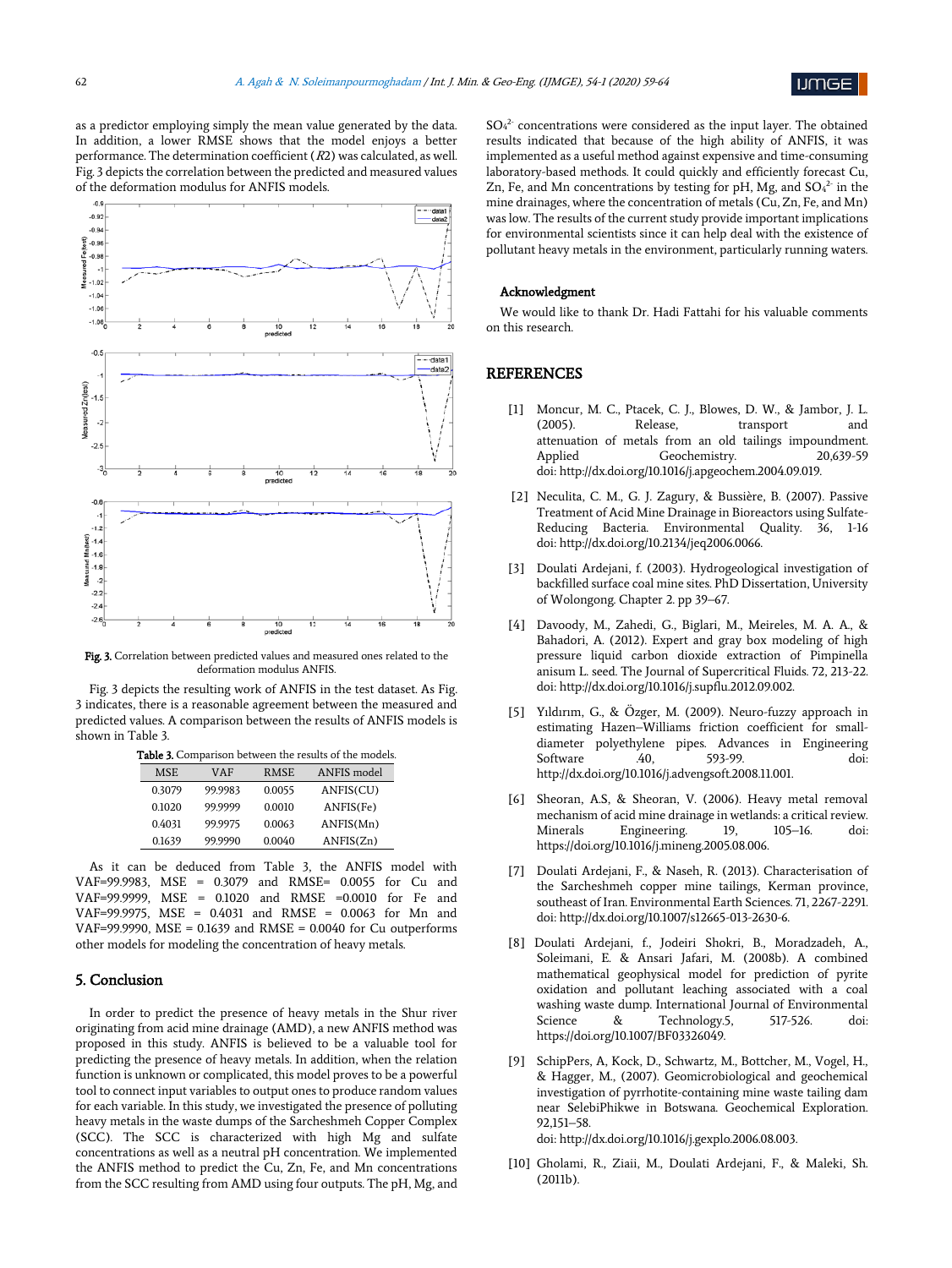

Specification and prediction of nickel mobilization using artificial intelligence methods. Central European Journal of Geosciences. 3(4), 375-84. doi: http://dx.doi.org/10.2478/s13533-011-0039-x.

- [11] Williams, R. E. (1975). Waste production and disposal in mining, milling, and metallurgical industries. Miller-Freeman Publishing Company, San Francisco. p 485.
- [12] Doulati Ardejani, F., Karami, G. H., Assadi, A. B., & Dehghan, R. A. (2008a). Hydrogeochemical investigations of the Shour River and groundwater affected by acid mine drainage in Sarcheshmeh porphyry copper mine. 10th international mine water association congress, Karlovy Vary, Czech Republic. pp 235–38.
- [13] Maiti, S., & Tiwari, R. K. (2014). A comparative study of artificial neural networks, Bayesian neural networks and adaptive neuro-fuzzy inference system in groundwater level prediction. Environmental Earth Sciences. 71, 3147-60. doi: http://dx.doi.org/10.1007/s12665-013-2702-7.
- [14] Aryafar, A., R. Gholami, Rooki, R., & Doulati Ardejani, F. (2012). Heavy metal pollution assessment using support vector machine in the Shur River, Sarcheshmeh copper mine, Iran. Environmental Earth Sciences.67, 1191–99. doi: https://doi.org/10.1007/s12665-012-1565-7.
- [15] Derakhshandeh, R., & Alipour, M. (2010). Remediation of acid mine drainage by using tailings decant water as a neutralization agent in Sarcheshmeh copper mine. Research Journal of Environmental Sciences.4 (3), 250–60. doi: http://dx.doi.org/10.3923/rjes.2010.250.260.
- [16] Doulati Ardejani, F., Jodeiri Shokri, B., Bagheri, M. & Soleimani, E. (2010). Investigation of pyrite oxidation and acid mine drainage characterization associated with Razi active coal mine and coal washing waste dumps in the Azad shahr–Ramian region, northeast Iran. Environmental Earth Sciences. 61, 1547-60. doi: https://doi.org/10.1007/s12665- 010-0469-7.
- [17] Erdik, T. (2009). Discussion on "Prediction of ground vibrations resulting from the blasting operations in an openpit mine by adaptive neuro-fuzzy inference system". Environmental Geology. 57,715-15. doi: https://doi.org/10.1007/s00254-008- 1321-1.
- [18] Marandi, R., Doulati Ardejani, F., & Marandi, A. (2007). Biotreatment of acid mine drainage using sequencing batch reactors (SBRs) in the Sarcheshmeh porphyry copper mine. Water in Mining Environments Conference. Italy.
- [19] Rooki, R., Doulati Ardejani, F., Aryafar, A. & Bani Asadi, A. (2011). Prediction of heavy metals in acid mine drainage using artificial neural network from the Shur River of the Sarcheshmeh porphyry copper mine, Southeast Iran. Environmental Earth Sciences. 5, 1303-1316. doi: http://dx.doi.org/10.1007/s12665-011-0948-5.2011.
- [20] Shahabpour, J., & Doorandish, M., (2008). Mine drainage water from the Sarcheshmeh porphyry copper mine, Kerman, IR Iran. Environmental Monitoring Assessment. 141, 105– 20. doi: http://dx.doi.org/10.1007/s10661-007-9861-5.
- [21] Doulati Ardejani, F., Rooki, R., Jodieri Shokri , B., Eslam Kish , T., Aryafar , A. & Tourani, P. (2013). Prediction of Rare Earth Elements in Neutral Alkaline Mine Drainage from Razi Coal Mine, Golestan Province, Northeast Iran, Using General Regression Neural Network. Environmental Engineering. 139, 1943-7870. doi: http://dx.doi.org/10.1016/(ASCE)EE.1943-

#### 7870.0000689.

- [22] Sadeghiamirshahidi, M., Eslam kish, T., & Doulati Ardejani, F. (2013). Application of artificial neural networks to predict pyrite oxidation in a coal washing refuse pile. Fuel. 104, 163- 169.
- [23] Gholami, R., Kamkar-Rouhani, A., Doulati Ardejani, F., & Maleki, Sh. (2011a). Prediction of toxic metals concentration using artificial intelligence techniques. Applied Water Science.1, 125–34. doi: http://dx.doi.org/10.1007/s13201-011- 0016-z.
- [24] Almasri, M. N., & Kaluarachchi, J. J. (2005). Modular neural networks to predict the nitrate distribution in ground water using the on-ground nitrogen loading and recharge data. Environmental Modelling & Software. 20, 851-71. doi: http://dx.doi.org/10.1016/j.envsoft.2004.05.001.
- [25] Koike, K., & Matsuda, S. (2003). Characterizing Content Distributions of Impurities in a Limestone Mine Using a Feedforward Neural Network. Natural Resources Research. 12, 209-222.
- [26] Kemper, T., & Sommer, S. (2002). Estimate of Heavy Metal Contamination in Soils after a Mining Accident Using Reflectance Spectroscopy. Environmental Science & Technology. 36:2742-47 doi: http://dx.doi.org/10.1021/es015747j.
- [27] Ghasemi, E., & Ataei, M. (2012). Application of fuzzy logic for predicting roof fall rate in coal mines. Neural Computing and Applications. 22, 311-321. doi: http://dx.doi.org/10.1007/s00521- 012-0819-3.
- [28] Monjezi, M., Shahriar, K., Dehghani, H., & Samimi Namin, F. (2009). Environmental impact assessment of open pit mining in Iran. Environmental Geology. 58, 205–16. doi: http://dx.doi.org/10.1007/s00254-008-1509-4.
- [29] Jodeiri Shokri, B., Ramazi, H., Doulati Ardejani, F., & Sadeghiamirshahidi, M. H. (2014). Prediction of Pyrite Oxidation in a Coal Washing Waste Pile Applying Artificial Neural Networks (ANNs) and Adaptive Neuro-fuzzy Inference Systems (ANFIS). Mine Water and the Environment. 33, 146-156. doi: http://dx.doi.org/10.1007/s10230- 013-0247-3.
- [30] Tahmasebi, P., & Hezarkhani, A. (2012), A hybrid neural networks-fuzzy logic-genetic algorithm for grade estimation. Computers & Geosciences. 42, 18-27. doi: http://dx.doi.org/10.1016/j.cageo.2012.02.004.
- [31] Acampora, G., Witold P., & Athanasios V. V. (2014). Efficient modeling of MIMO systems through Timed Automata based Neuro-Fuzzy Inference Engine. International Journal of Approximate Reasoning. 55, 1336-56. doi: http://dx.doi.org/10.1016/j.ijar.2014.02.003.
- [32] Benmiloud, T. (2012). Improved adaptive neuro-fuzzy inference system. Neural Computing and Applications. 21, 575- 82. doi:https://doi.org/10.1007/s00521-011-0607-5.
- [33] Ghose, D. K., Panda, S. S., & Swain, P. C. (2013), Prediction and optimization of runoff via ANFIS and GA. Alexandria Engineering Journal. 52, 209-20. doi: http://dx.doi.org/10/6161.j.aej.2013.01.001.
- [34] Joshi, V., & Tambe, D. (2010). Estimation of infiltration rate, run-off and sediment yield under simulated rainfall experiments in upper Pravara Basin, India: Effect of slope angle and grass-cover. Journal of Earth System Science. 119,763-73. doi: http://dx.doi.org/10.1007/s12040-010-0055-0.